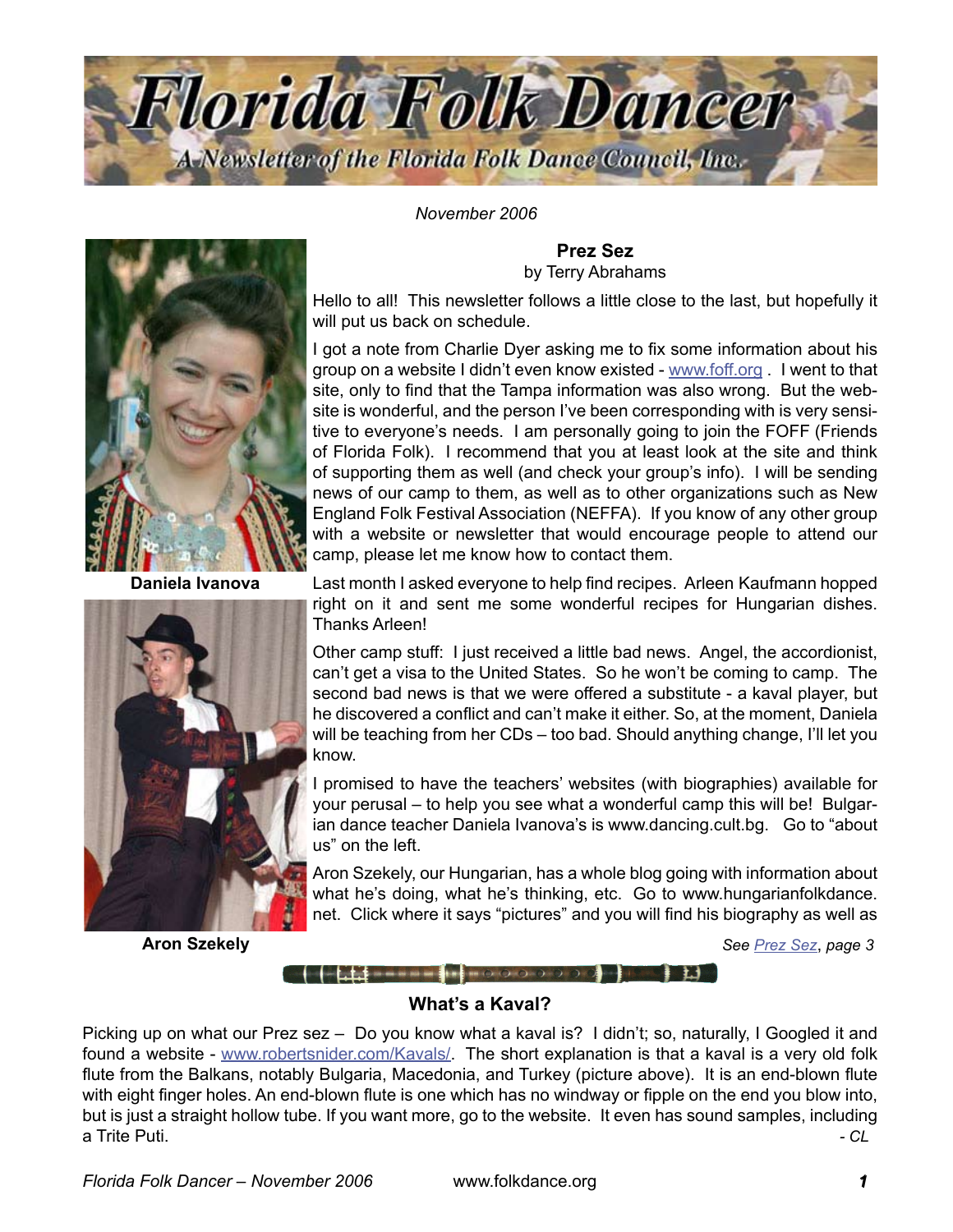# **Sharpes Assembly**

#### by Catie Condran Geist

The Sharpes Assembly English Country Dance weekend at historic Kenilworth Lodge in Sebring on the first weekend of October was a delightful event for at least 70 dancers and musicians. We danced to the fantastic music of Full Circle from Jacksonville on Friday and Saturday nights. The guest teacher and caller was Bruce Hamilton, president of the Country Dance and Song Society, from Menlo Park, California. His

teaching and calling is absolutely marvelous and we learned many lessons about how to dance and how to move as well as learning many new and lovely dances.

There were an English country dance on Friday evening called by all of the callers, two English workshops on Saturday morning taught by Bruce Hamilton (with music by Sheila Cootes and Bill Possi), a Fundamentals of English session taught by John Daly, a folk dance session in which Veronica Lane taught Israeli dances on Saturday afternoon, followed by a session of Recreational English taught and called by all of the callers. On Sunday morning all of the callers took turns teaching and calling dances. The weekend was over way too soon and I wish it could have gone on forever!

Please mark your calendars for the first weekend of October in 2007 (5th-7th) and plan to attend another wonderful weekend of English Country Dancing in Sebring.



**Full Circle with Bruce Hamilton**

From left to right: Ted Lane, Robbie Zukauskas, Bruce Hamilton, Veronica Lane, and Erik Ievins

 *Photo by Catie*

#### **Tampa Scandinavian Performance and Workshop**

On Saturday, October 21, six dancers - Kevin and Nil Wilkins, Judith and Ernesto Baizan and Caroline and Gary Lanker - performed Scandinavian dances at Tampa's Anderson Park Fall Festival. Kevin and Nil should be familiar to some of you. They danced in Gainesville. and Tampa years ago.



After the performance, the dancers, well warmed up, moved inside the Kate Jackson Recreation Center for Judith's semi-regular monthly Scandi workshop and danced the rest of the afternoon. *Photos by Sara Wilkins, Caroline Lanker and Gary Lanker*

Judith really flew doing Schottis fran Viksta with Kevin.



A little audience participation ...



Ladies, take note - Ernesto and John Daly are dancing (no, not wrestling) with each other due to a severe short-

age of women. If you have ever complained about a lack of men for couple dances, try Judith's Scandi classes and workshops! See announcement of next Scandinavian Workshop in [Events and Tours.](#page-8-0)

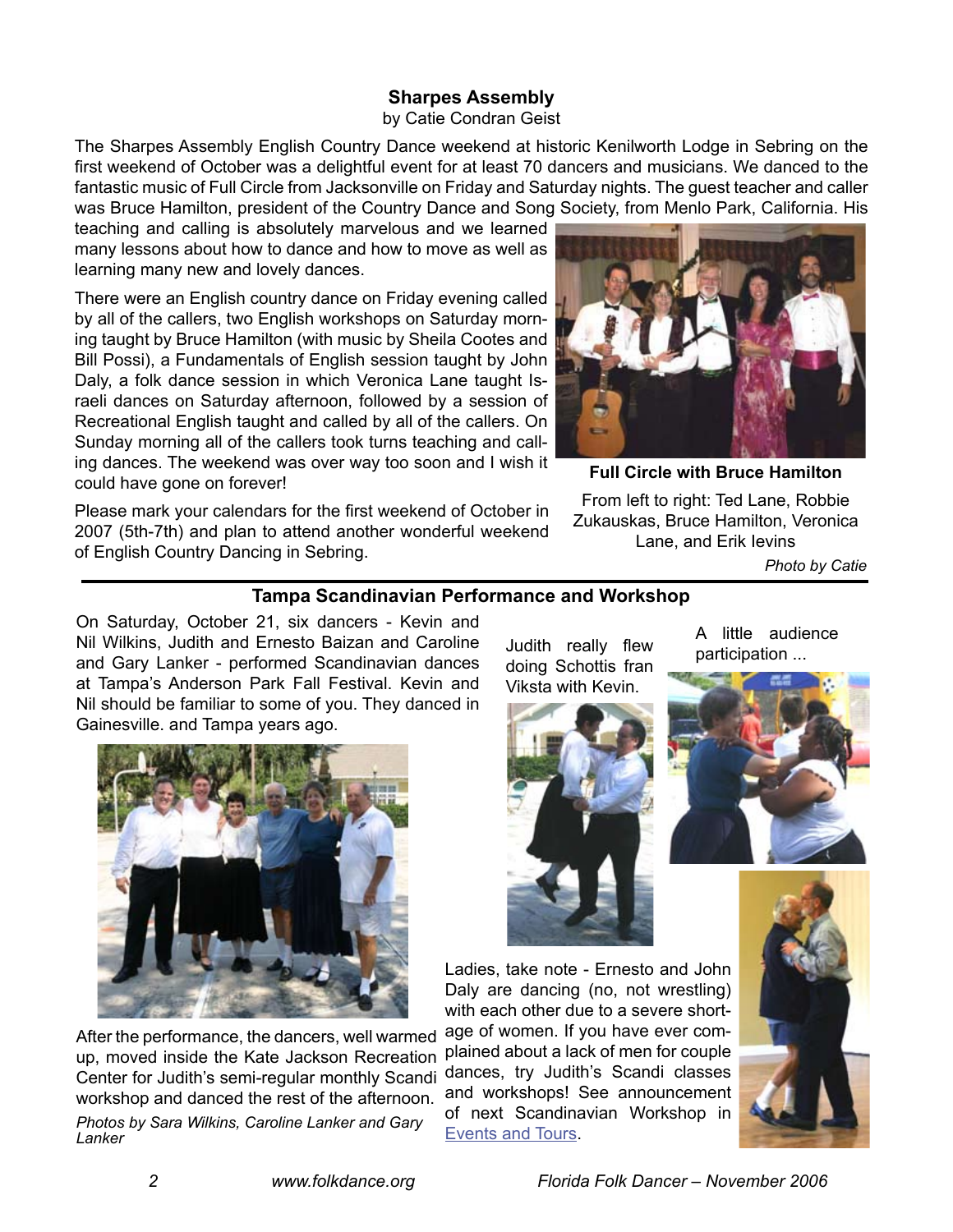#### **Czechs Celebrate Independence Day - Tampa Dancers Help** by Terry Abrahams

Judith, Ernesto, Bobbie Ward, Andy P. and Terry all hopped in one car and drove on a perfectly gorgeous day to the Masaryktown Community Center (M. is a small Czech town) to help the Czechs and Slovaks celebrate their Independence Day on Sunday, October 29. (We used to go up there for an occasional dance, but hadn't heard of one in a long time - thanks to Julius for discovering this one.)



Dinner was served to over 300 people at 11:30 (choice of chicken and rice or sausage, potatoes and sauerkraut), followed by introductions, singing of all possible anthems, a memorial "service" for servicemen from the area, clever and pleasant entertainment by a pair of singers, and a performance by the Beseda Folk Dancers. There were 4 couples dancing, doing similar dances to what Vonnie Brown taught us. Their costumes were terrific; their dancing was not as good as FFDC dancers, but we thoroughly enjoyed them anyway.



**Bobbie & Ernesto**

Then a band - Mario Deleon and friend - the piece de resistance played while many people danced, but especially us! We three women shared the two men, and the music was great. Mario played the accordion, pushed the computer rhythm button and the other guy played every kind of reed instrument. They sounded almost like a big band! They played waltzes, polkas, tangos, rumbas, etc. and when we asked, did a Czardas as well. We had a terrific time!

We ended the day by crossing the road to visit my daughter the groomer and





**Real dancers never quit!**

#### <span id="page-2-0"></span>*Prez Sez, continued from page*

pictures of him. You can also see videos of him dancing.

It's time to start thinking camp scholarships. We have the Olga Princi fund, which helps a new (hopefully youngish) dancer, as well as work scholarships. If you're thinking of not coming to camp because of your finances, please apply for one of these scholarships. And spread the word to others in your group. Send requests for scholarships to me. We want everyone there!

I just got a message from the Florida Folk Festival people. If we'd like to perform there (we have in former years), we have to submit "stuff" by Dec. 1. Are there people out there that would want to do a performance? I believe we'll have to have a video of us dancing somewhere in order to qualify. Do we have any past videos of us dancing? Do any of your specific groups have anything – I don't think we would have to have those exact people in our show after we pass muster. Please e-mail me if you feel the least bit interested in this concept. The festival is Memorial Day Weekend.

OK – that's enough for this month from your Sexy Prexy – yeah – in my dreams!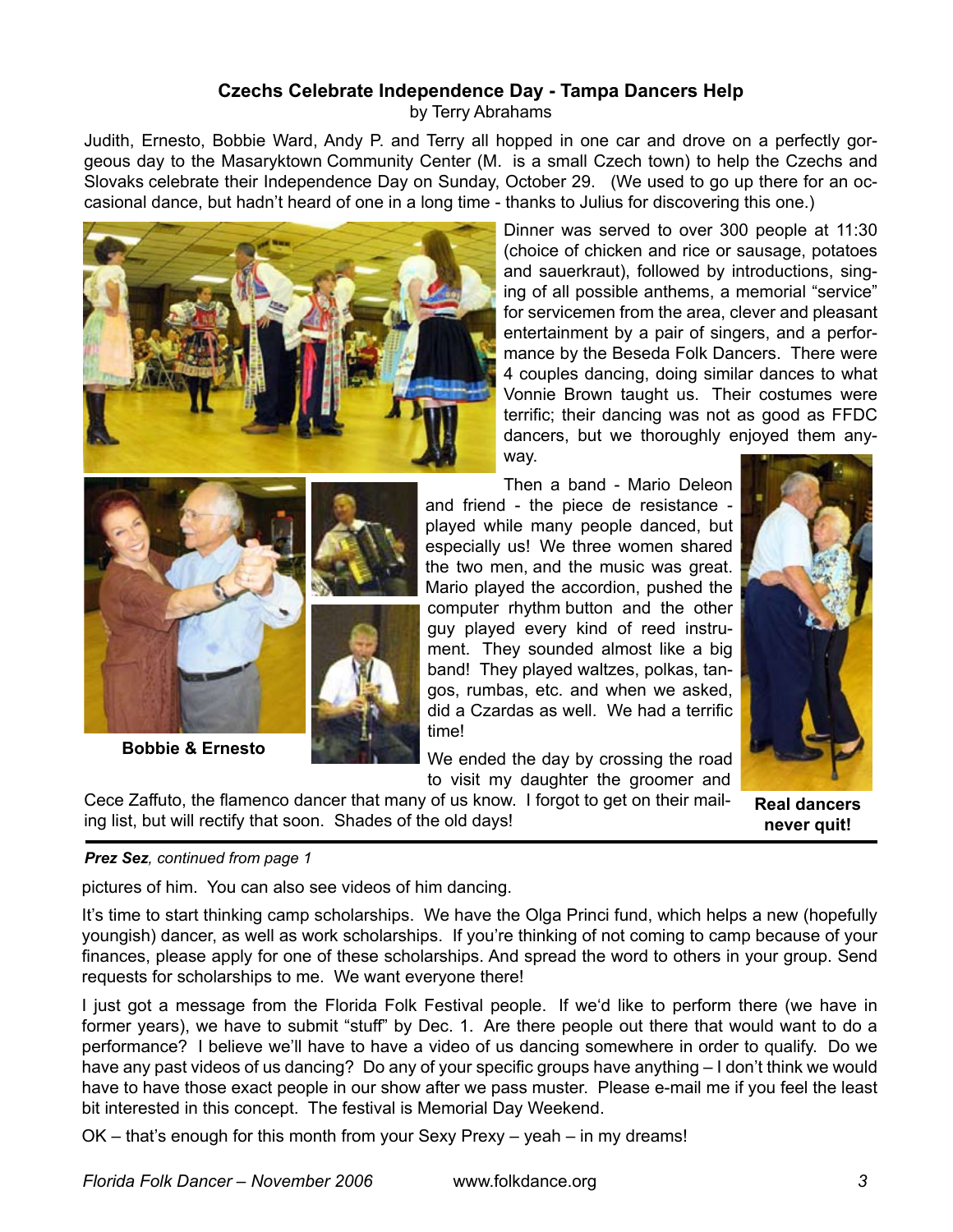# **Views of Greece Perspectives on a Tour with Jim Gold and Lee Otterholt**

#### **From Pat Henderson:**

On October 14, several FFDC members boarded a plane in Orlando, headed for JFK and then on to Athens for either a 14 or 16 day tour of Greece. Bobby and I joined Kelly Fagan, Ann Robinson, Fannie Salerno, Willa Davidsohn, Bernice Roth, Claudia and Joe Terrence, and Jan Lathi at the Orlando airport. We met other dancers with Florida connections in New York: Annette Brand from Ottawa, who dances frequently in Orlando, Carol McGinn, FFDC member now living in Albuquerque, and Mary Lea Bailey who formerly danced in Orlando. We also enjoyed getting to know Andi Kapplin's cousin, Ada Glustein, of Vancouver. The entire group consisted of 38 people from the United States, Canada and Norway.

We explored Athens in three days, took a four-day road trip to the Peloponnese and Central Greece and then a four-day cruise to five Greek islands plus the port of Kusadasi and ancient Ephesus, Turkey.

Of course, the main attraction of the whole trip was the dancing, handled splendidly by Lee Otterholt. We had four Greek and Turkish dance workshops and several international dance sessions in hotels and on our cruise ship with Lee. We now know the difference between a Kalamatianos and an island Syrto.

Those of you who have been to Greece know the sheer amazement of looking at structures and statues that are thousands of years old. We explored



**On Board the Cruise Ship**

Front: Kelly Fagan, Bobby Quibodeaux, Annette Brand; Back: Pat Henderson, Bernice Roth, Ann Robinson, Mary Lea Bailey, Fannie Salerno, Willa Davidsohn, Claudia Terrence, Jan Lathi

<span id="page-3-0"></span>ancient ruins at almost every stop and visited the museums by the archaeological sites. This trip gave us the opportunity to see Greece (and Ephesus) in all its glory with the added dimension of dancing.



**In a Restaurant under the Monasteries/Cliffs at Meteora**

#### *Photo by Kelly Fagan*

Some of us found a taverna in Athens with live music and danced there twice. We were the sole audience in a night club that called in its six performers for a show and we danced with them. They were floored at how well we danced, especially when each of our men did the Zeibekiko. Lunch in an *estiatorio* (restaurant) at Meteora resulted in more dancing and plates being broken on the floor. This is what happens when lunch includes about 10 Greek dishes and all the wine, ouzo and retsina that we want.

Most of the Floridians and friends enjoyed the extension on Santorini, an island that has its two largest cities built on the edge of the caldera of a still-active volcano. It was the Ochi holiday, which commemorates when the Greeks said "NO" to Mussolini, refusing to join the Axis powers in World War II. We saw a parade and later Jim got some Pontian dancers to come to our hotel and perform for us. This was such a great trip and Jim Gold is doing it again next year if you are interested!

See more from Pat in Orlando International Folk [Dance Club](#page-7-0).

*See Greece on page*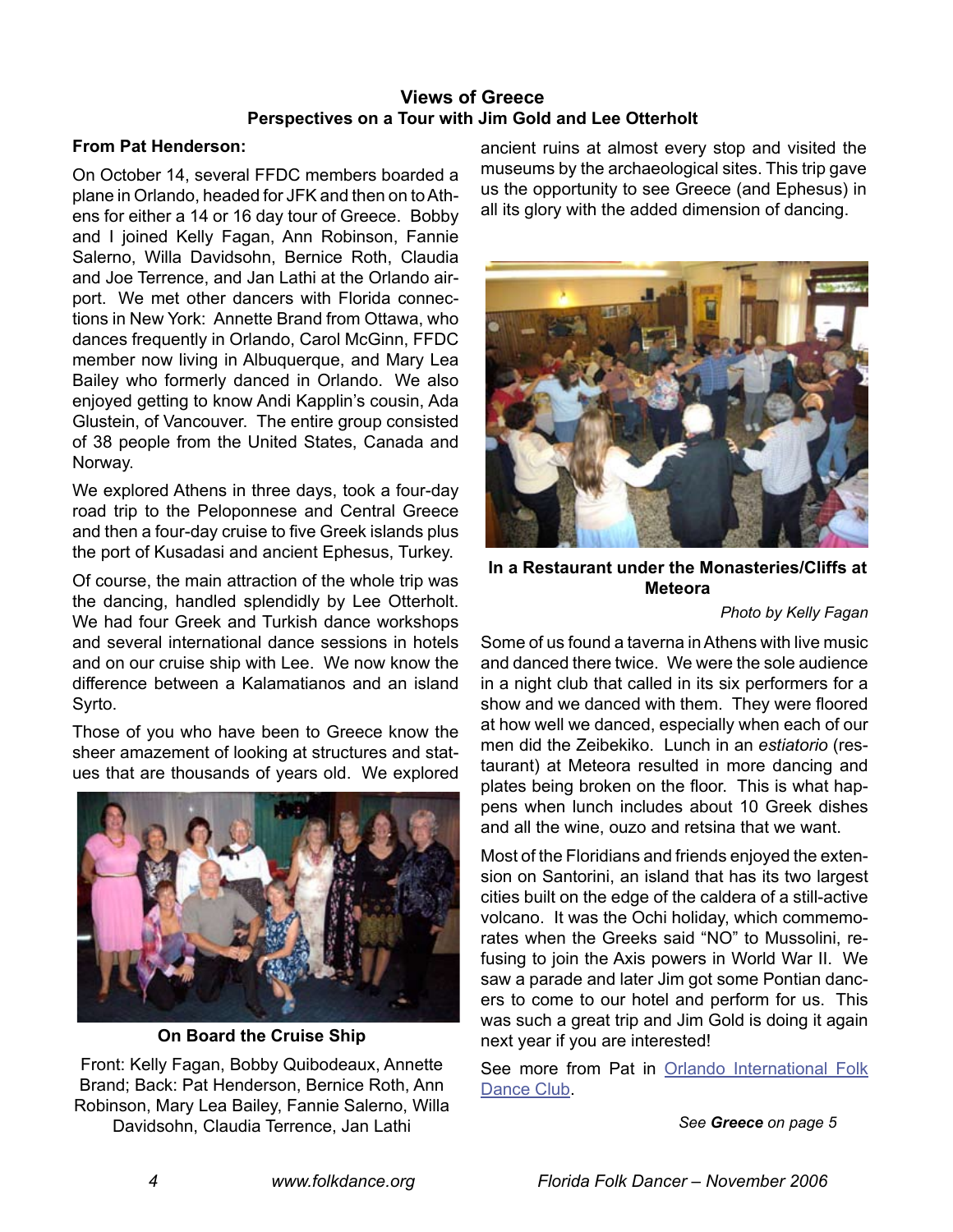#### *Greece, continued from page*

#### **From Willa Davidsohn:**

This was a fabulous trip. From the visit to the Acropolis in Athens to the last day in Santorini, we enjoyed beauty, history, dancing, food, and even the thousands of stairs we trudged up and galloped down.

There was an evening when Lee taught the Old Man's Dance and later did the Tango with Carol - a real treat.

Someone proposed a race in the Olympus stadium and four of the men actually did it. Robert won, but only because Lee danced half way down the course before breaking into a run. Result: one strained leg muscle and fun for all.

The two monasteries we visited in Meteora on a misty, rainy day were awe inspiring. They rose way up, placed on huge rocks and accessed by stairs going down, then up and crossing a bridge. It was something out of a fairytale. All in all it was a fabulous journey!

#### **Impressions from Kelly Fagan:**

A journey of deepening friendships, discovery, playfulness, learning, EATing, and, oh yes....dancing!



**Pontian Dancers** *Photo by Kelly Fagan*



**A Village on Santorini** *Photo by Pat Henderson*

The sprawl and enchantment of Athens, the Acropolis, the Agora, the Plaka, Monasteraki, the museums ... MarOUUUla, our tour guide and expert ... whirlwind sensate bombardment in archeology, history, mythology.....Corinth, Mycenae, Agamemnon's tomb that really isn't ....Epidavros - acoustics! ... Nafplio ... Olympia and the footrace ... the Touris Club performing dance group ... the stunned look on the dancers' faces when Lee commenced to improvise! The suspension bridge from the Peloponnese to central Greece ... Delphi and the oracle … more acoustics ... the view of the sea..... the pilgrimage to Meteora ... the Byzantine paintings ... dancing under Meteora ... plates breaking! OPA! Lee picking up a cup with his teeth from the floor while dancing ... The Ocean Monarch ... seasickness pills ... a fascinating multilingual Christina the tour director ... Mykonos ... Rodos ... Patmos ... Ephesus ... Haraklion Crete ... Santorini … I am so glad I went ... so much to process. What a lovely gathering of friends with very happy feet ... yamas!

- Kalista

#### **From Jim Gold:**

Greece was … intense, dramatic, personal, great dancing, and sights, the works! I was really thrilled with the program and people who went with us.

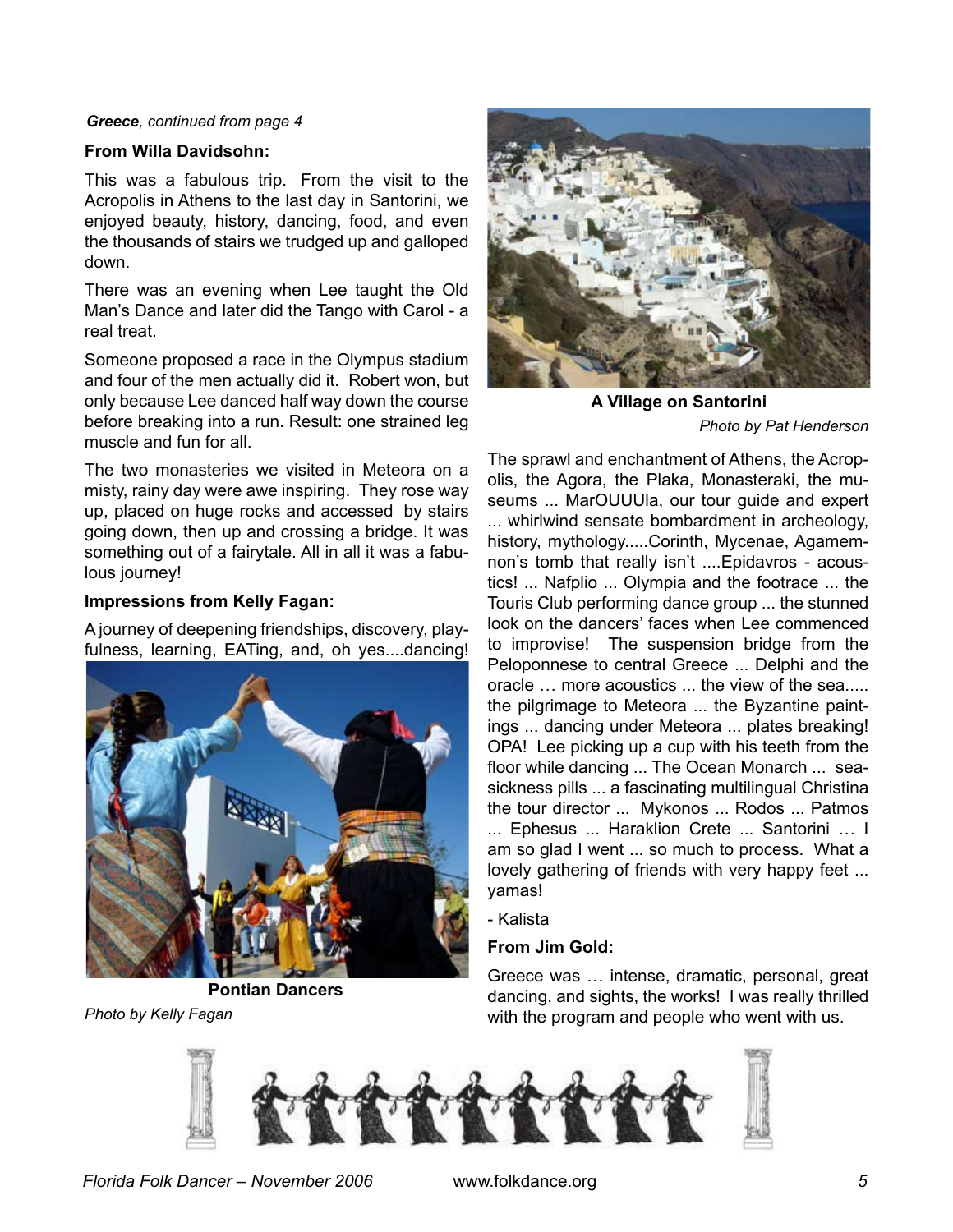# **Terry Does Tampa**

All my friends who could make it (about 60) did a wonderful job of helping me turn 70. The party was held at the Harbor Club, a very nice venue that might do for a Fling. Everybody brought great food, we



danced some, ate a lot, talked even more, a few of my talented friends sang to me, Cece Zaffuto and friends did some hot flamenco dancing (picture below), the cake was delicious, cards and a variety of gifts were clever, and I have a wonderful collage of my life to keep as a memory. For those of you who did the Sharpes Assembly weekend instead, I don't hold it against you and just hope you had as good a time as I did. Thanks everyone for the nice e-mail cards, messages, phone calls, etc. I think I won't wait until 80 for the next big bash– I'll do 75!

Andi popped to Chicago to see her wonderful lawyer daughter and writer son-in-law. Ursula is still recovering from her hip replacement surgery. Judith had another wonderful Scandi workshop – with too many men! Wish we could get those extra men

to our international group. Kevin and Nil, who have re-joined both Scandi and International with great gusto are truly a help to both groups – such nice big smiles and memories that are returning for the oldie dances. Bobbie and Barbara are also often in attendance, so we can sometimes make a circle! Andy P is quite involved in the Swing community doing a lot of taping for them

as well as attending workshops and dancing a few times a week.

Susan and I (most of you haven't met her) went to the Folk Festival in Sarasota, where we saw Thekla Kahn doing a terrific job of volunteering. We got terribly lost on the way (yes, it's me, Terry), almost gave up, stopped in at an adorable Pumpkin Fest, and then finally made it. It was very low key, but very nice, with singers on 3 different stages and a little food – lots of shade, and much easier than the biggie up in north FL. One group is two gals that play contra music for us. Speaking of contra, the Snowball is coming in January – if you haven't registered, it may be too late. I went on that evening to an Israeli singer's concert, so that was one full day! Next weekend will be equally busy, going to Bata Marcetic's performance, the Greek Festival and Fiddler on the Roof, with a good friend of mine singing the Tevya lead. Ain't life grand!



-Terry *Photos by Susan Abrahams*

# **Israeli Folk Dance in Sarasota**

On October 5, Mary Finegold gave an Israeli Folk Dance demonstration to two Booker Performing Arts High School dance classes who were studying cultural diversity in dance. They learned Yemenite, Arabic, and classic horas popular in the folk dance repertoire. Cheryl Cohan, Mary Finegold and friends are giving two more demonstrations, to Temple Beth Israel November 6 and the Venice Jewish Community Center annual dinner on November 4. The dances will focus on the variety of dances displayed in Israeli Dancing through the last fifty years.

Mary and Cheryl run the local Israeli Folk Dancing Monday evening sessions at Colonial Park Community Center in Sarasota. If interested in attending e-mail: [marifine@earthlink.net](mailto:marifine@earthlink.net) or call (941) 727-5109.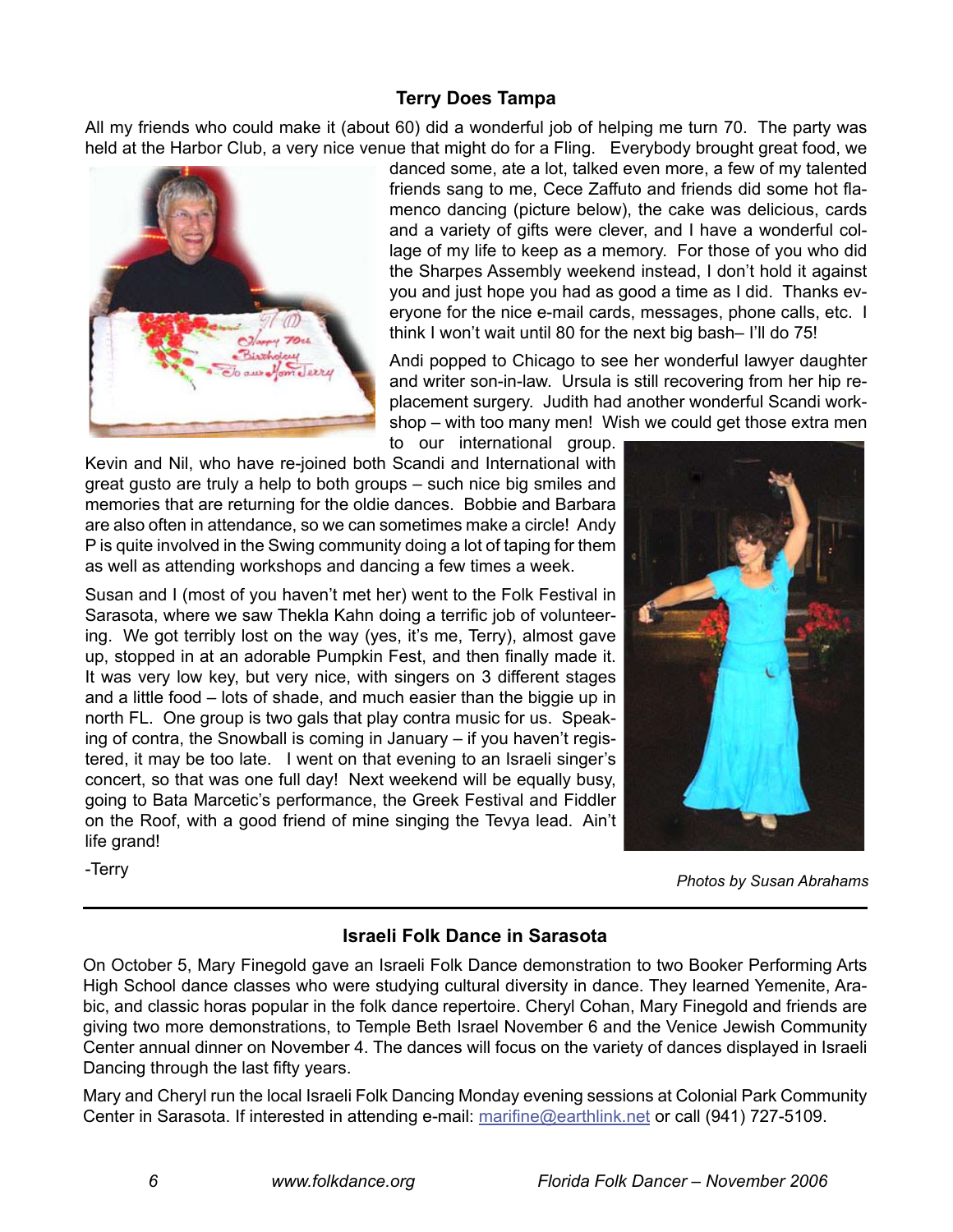#### **Gainesville Gossip**

by Jack Seltzer

It's been a busy month for us, with visitors coming by: Shelley, from Washington DC bringing us "Turkish Kiss" dance (Israeli), Arleen Kaufmann coming back from the past bringing us her smiles, and new folks such as Mirelle, from Brittany, and Shaila, from Julieta's early folk dance experiences. We finished the month with a fun Halloween party of dancing, non-stop for 3 hours.

Gary and Peg Kirkpatrick have been having a blast living in Paris since September. Gary sent an e-mail about their travails trying to rent a studio apartment, but it has a happy ending. Here are some excerpts about the place they finally rented. If you've ever stayed in Paris in nice but not luxurious accommodations, this may bring back memories.

"We scooted over to the 3rd arrondissement. The 3rd is in the middle of things and an old district, and this apartment is within spitting distance of the Pompidou Center… We're used to small elevators. This one has a capacity of three, which in American English means one and a half… But it was newish, the lobby was in good shape, and the building and its large courtyard oozed charm.

"[After the elevator ride,]…we saw we only had to climb a few stairs to reach [the apartment on] the highest level. They were steep, but very pretty, and someone had put ropes as handrails, a rather nautical touch. Aeronautical, I thought, meaning the climb angle could easily cause a plane to stall.

"The studio is 35 square meters (almost 400 sq.ft.)… We found it very charming, with old wooden ceiling joists beneath a white plaster ceiling [and] a v-shaped roof support separating the bedroom area from the living area…Peg and I tried to walk past each other in [the bathroom] and almost got stuck.

"From all the windows you can see Notre Dame, the Pompidou Center (just across the street, so you have to be a very good spitter), and lots of neat roof profiles. … the Bastille and its excellent street market [are] just 10 minutes away. … we enjoyed a comfortable night on our very comfortable bed, on top of the Parisian world."

#### **A Note from Jeanie Whitehead**

*The following note from Jeanie Whitehead, a founder of FFDC, sent to Terry 5/9/06, recently made its way to me. -Ed*

Hi Terry,

Each month I So Very Much enjoy reading the FFDC newsletter: and of course, especially about those of you I know, and, I even feel like I'm getting to know others thru it! I'm thrilled and so appreciative that "what we few started" has been so splendidly carried on" !

Prez Sez is Great! You said, "This month I'm just giving dribs and drabs of thoughts." How about another of your "Reminiscings" as you sort of promised last month ----- of course you know that "hit the spot" with me! I'll bet you had a great time going thru that file!

A few weeks ago I went with Craig and Paula to an ECD evening in Black Mountain. WOW!! It seemed like I was actually dancing when the live music played Black Nag! After reading in an issue of this newsletter of Dmitri Babiak's successful knee surgery, I may be a bit closer to having same! In the meantime, My Many Many Mountain Top Experiences in Folk Dancing keep my Toes - A - Tappin'!

Happy Dancing (and Happy Fencing, for which I send you Kudos, and Happy Whatever Other Goings On You Have)!

With Hugs from Jeanie ( Whitehead )

## **Conny Taylor**

1921 – 2006

Conny Taylor passed away on Nov. 4, 2006. He was a major figure in New England folk dancing for many years, from 1953 on. Read his obituary on the Folk Arts Center of New England website, at <http://facone.org/about/conny.htm> .

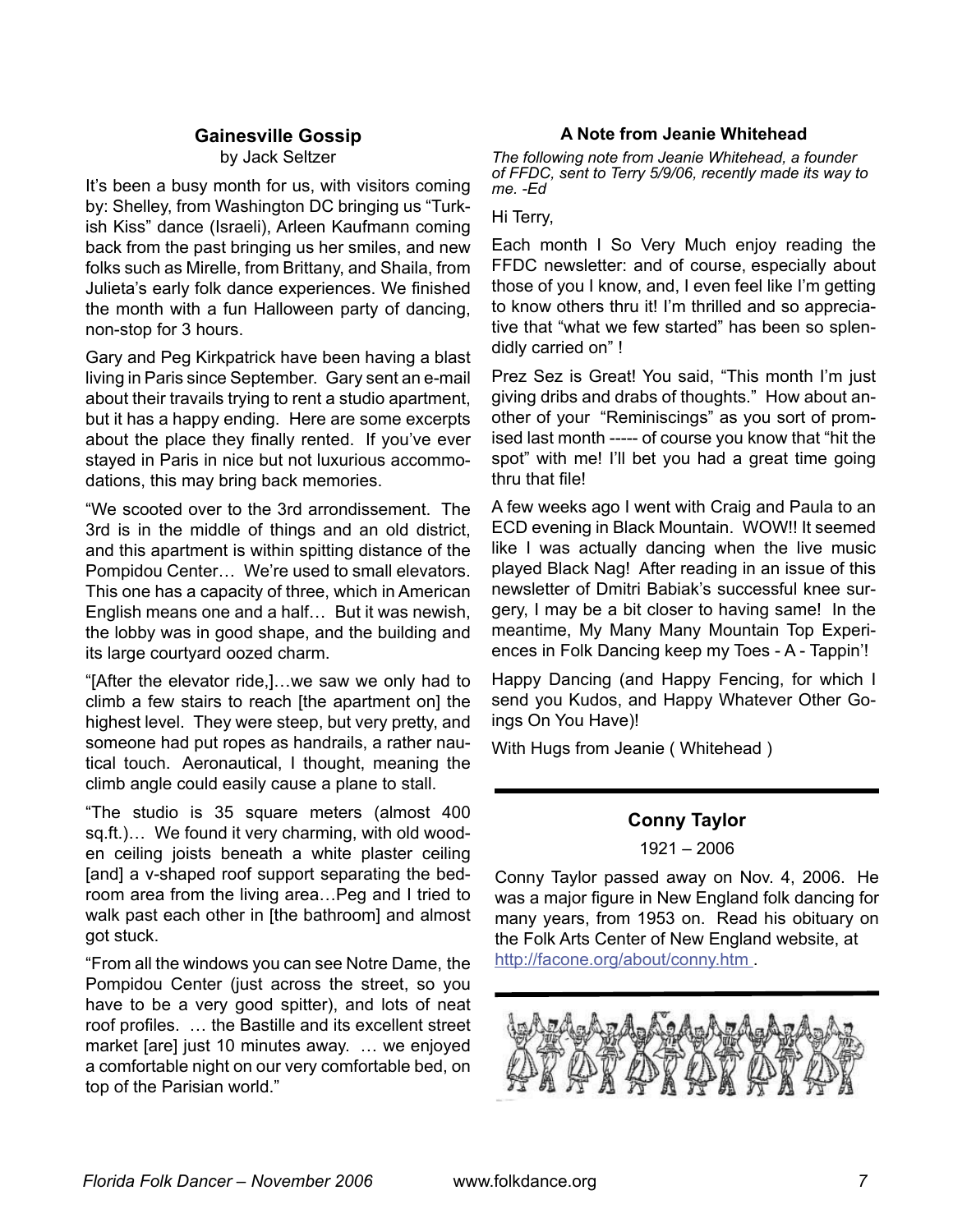# **Orlando International Folk Dance Club**

<span id="page-7-0"></span>by Pat Henderson

October was a very busy month. It started with Bobby's birthday celebration on October 4, which we combined with our Oktoberfest party night. Here's a picture of the gang (below, left). We had a great celebration, as is usual for our group!



Ellie Hall reported that she was in Indianapolis on October 15 for a 240th birthday party given by her daughter, Barbara, for her and Barb's in-laws, all 80. The party was "fun wonderful." Ellie wore a t-shirt that read, "This damn well better be a happy birthday. I have enough candles to torch the place!" Ellie was also there for the baptism of her 8th great grandchild, who is named after her.

Our big news is the trip to Greece by several of our members. See [Views of Greece](#page-3-0). We were saddened that Fred and Juanita Schockey were not able to join us due to Fred's illness. We enjoyed seeing Carol McGinn again and hanging out together. I joined her and Kelly Fagan and one other person for a hike up Lycabettus, the highest hill in Athens. You look down on the Acropolis from

the top. We were there at sunset and into the evening when all the lights of Athens were visible.

Many of you know that Kelly Fagan is an actress/singer in many musicals in the Central Florida area. Of course, she had to try out all the ancient theatres that we visited. In the theater at Epidaurus, she lit a match and the sound could be heard in the top row. She sang Ave Maria, which immediately silenced groups of tourists in the theater and resulted in very loud applause afterward. In Delphi, she was told that her



**The Theater at Epidaurus** *Photo by Bobby Quibodeaux*



OIFDC had its annual Halloween Party one day late, on Wednesday, November 1 (picture at left). Terry came from Tampa and everyone dressed for the occasion. You can see Bobby in his shirt from Rhodes.

We hope to see some of you in the Orlando area for the Serbian Festival (first ever, I believe), November 17-19. If you need a place to stay, let me know.





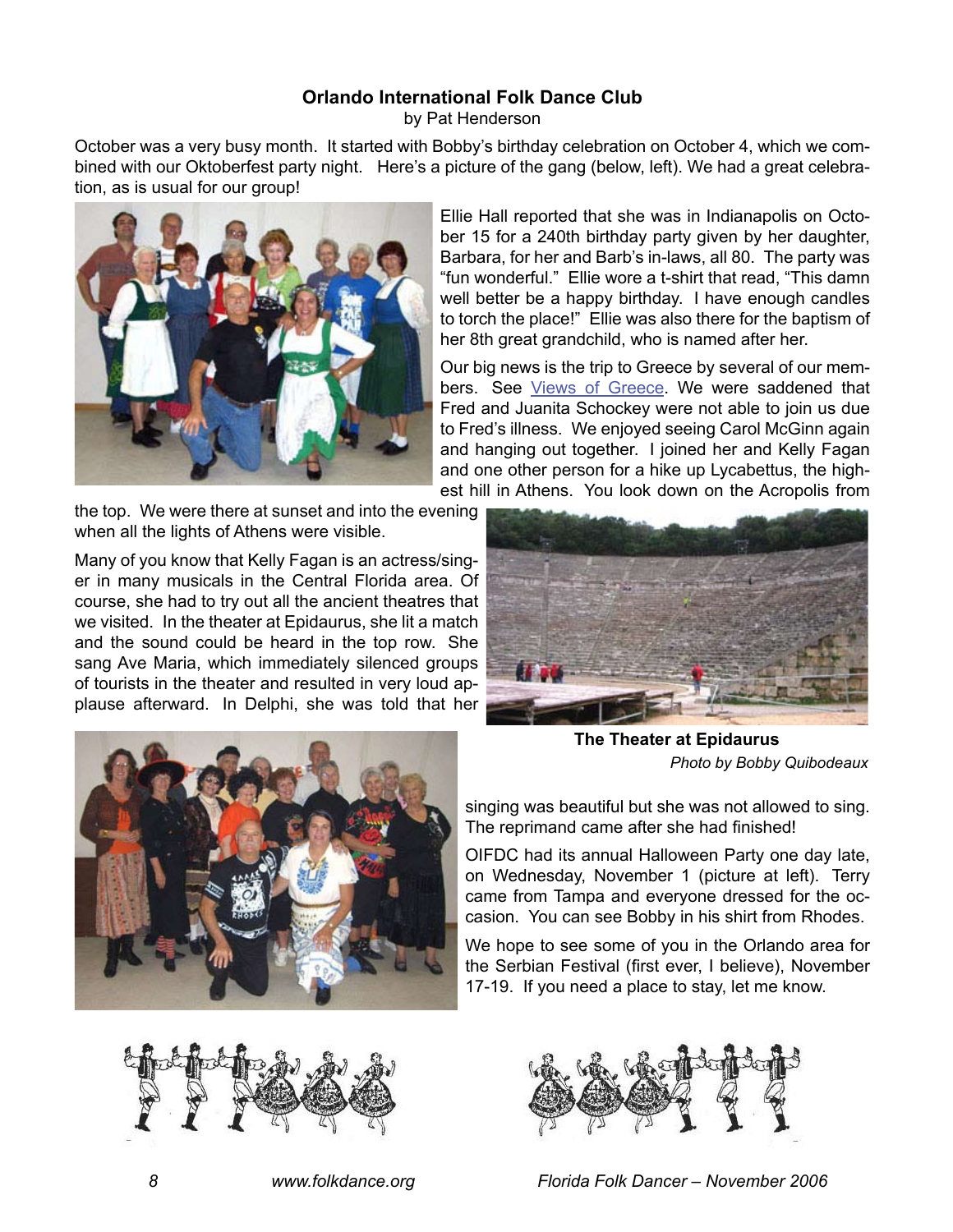# **Florida's Own Folk Dance Hero**

by Sylvia Gruber

Syncoop Records, based in the Netherlands, periodically releases, for international circulation, a group of dances chosen by a committee of dance educators and deemed worthy to be included in the international folk dance repertoire. It has been more than two years since the last International Mix came out.

We, east coast South Florida dancers, are very proud to report that Syncoop's recently released CD, International Folk Dances Mix 8, includes "Boi Malka", choreographed by our own Ira Weisburd. Many of Ira's choreographed dances are in the repertoire of dance groups in Florida, the U.S. and internationally. A few of the others are Shuj Shuj Zemer, Barefoot Girl, Turkish Debka and Sonata.

The International Folk Dance Mix CDs are available from Syncoop Productions, Slot Assumburgpad 54, 3123 RR Schiedam, Netherlands. Phone: +31- (0)104707439, Fax: +31-(0)104716701, Email: [syncoop@wxs.n](mailto:syncoop@wxs.nl)l, website [www.syncoop.](http://www.syncoop.com) [com](http://www.syncoop.com). As this newsletter went to press, Mix 8 was not yet available on their website, however.

## **From the Editor**

Wow, a lot has been going on in Florida Folk Dance circles in the past few weeks. I knew the Greek tour would be a big story. But, with this newsletter coming so close behind the last, I thought that the English Country Dance weekend in Sebring would be about the only other news. Was I wrong! Some people have really been dancing up a storm. I've had to make some choices and have left some material for next month.

Especially for those we haven't heard from in a while: what are you or your group doing, these days? Please write about it. Or send a picture of dancing people - or dogs! Did you see the article about dancing in the July National Geographic? It includes a picture of a dog dancing! Well, maybe we aren't doing anything as unusual as dancing with our dogs. But no matter. This newsletter exists to help keep our far flung dancing community in touch between those few occasions (mostly camp and flings) when we gather together. It will keep serving its purpose as long as you keep reading it and sending your news

<span id="page-8-0"></span>*- Caroline Lanker*

# **Events and Tours**

# November

#### **November 17-19 Serb Fest**

Place: St. Petka Serbian Orthodox Church, 1889 Lake Emma Rd., Longwood, FL 32750

Dates and times

Friday, Nov.17, 5 pm to 9 pm

Saturday, Nov. 18, 12 noon to 10 pm

Sunday, Nov. 19, 12 noon to 6 pm

Dancing every hour. Main show Saturday, Nov. 18, 6 pm to 8 pm

Other attractions include Serbian food, a book store and candle shop and entertainment for kids (climbing wall, bounce houses, etc.).

Free parking at Orthodox Church of St Stephen, 1895 Lake Emma Rd., Longwood, FL; free shuttle to the Serb Fest..

Check out the Serb Fest website [www.serb-fest.co](http://www.serb-fest.com)m for directions and more information on the event plus pictures and background on the featured dance ensembles and the Serbian food. Call or fax St. Petka church at 407-831-7323 (407-831-SERB).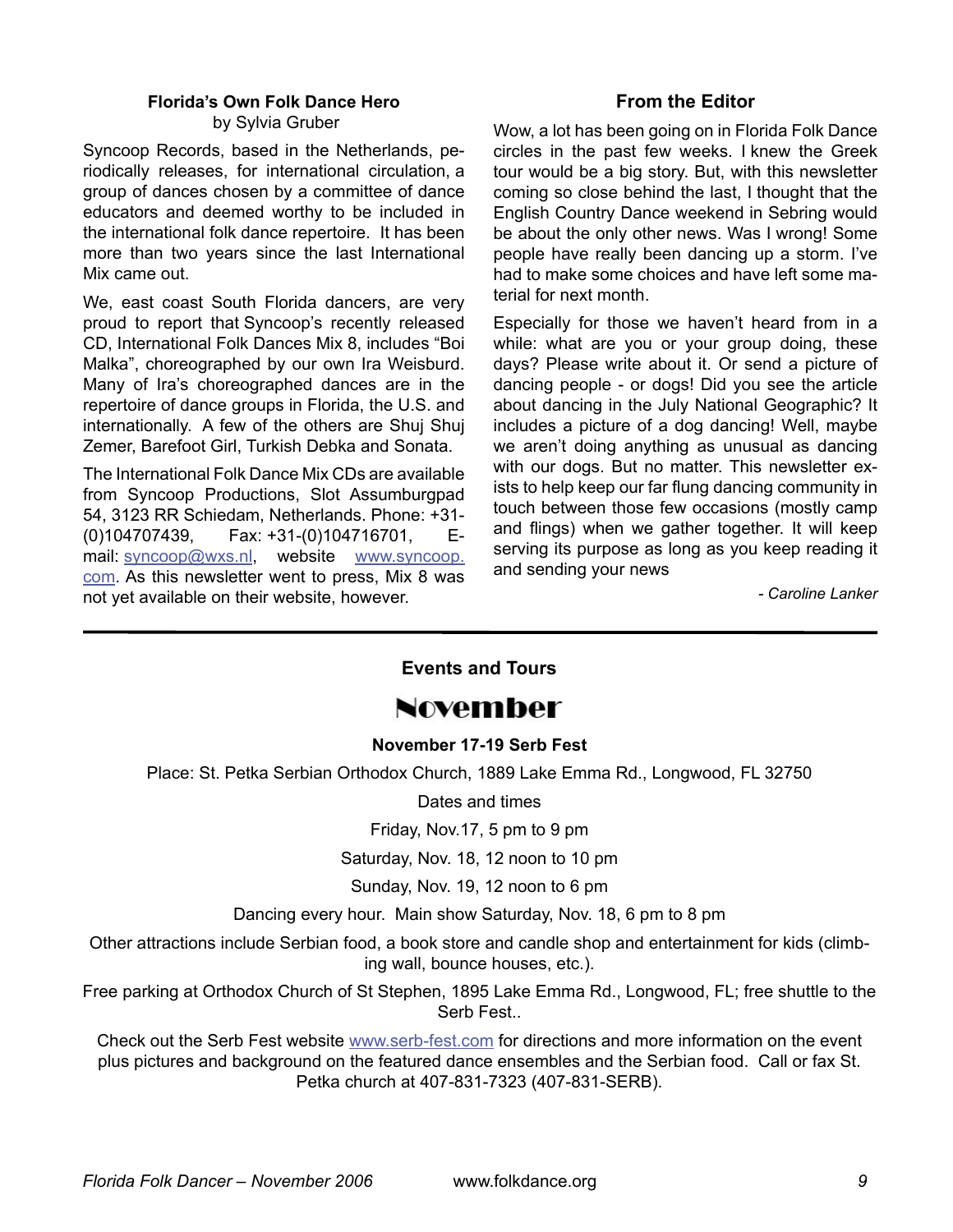*Event and Tours, November, continued from preceding page*

#### **Saturday, November 18 Scandinavian Dance Workshop**

Place: Kate Jackson Recreation Center, Anderson Park, 821 S Rome Ave., Tampa

Time: 12:45 - 1:30 warm up dancing

1:30 - 4:30 PM teaching

Cost: \$5

#### Teacher: Judith Baizan

This dance workshop features couple turning dances. If you do the hambo and/or Rorospos at international folk dancing, this workshop is for you. And more women are needed! (See Tampa Scandinavian Performance and Workshop.) For more information, contact Judith or the FFD editor.



#### **Jim Gold International Folk Tours 2007 Mad Shoe Travel Schedule**

Travel with international folklore and folk dance experts: Jim Gold, Lee Otterholt, Adam Molnar, Sanna and Mars Longden, Yves Moreau, and Richard Schmidt \*\*\*

March 16-25 BUDAPEST and PRAGUE Spring Arts Festival Tour Led by Adam Molnar. Prague extension: March 25-29.

\*\*\* May 14-24 NORWAY Norwegian and International Dancing Led by Lee Otterholt. Oslo, Bergen. Hovin, (Telemark), Voss, Aal \*\*\*

July 27 - August 6 HUNGARY Jaszbereny and Matyo Folk Festivals Led by Adam Molnar with Sanna and Mars Longden

Eger, Jászberény Folk Festival, Budapest, Nyiregyhaza, Mezökövesd, Debrecen. \*\*\*

July 31 - August 12, 13-18 BULGARIA and MACEDONIA Koprivshtitsa and Dorkovo Festivals! Led by Jim Gold

Sofia, Bansko, Plovdiv, Veliko Turnovo, Skopje, Ohrid, Bitola, Sandanski \*\*\*

September 1-15 POLAND Mazurka, Polonaise, Kujawiak, and more! Led by Richard Schmidt. Krakow, Zakopane, Torun, Gdansk, Olsztyn, Warsaw.

\*\*\* October 21 - November 2, 1-4 GREECE and the GREEK ISLANDS Hasapico to Syrto Led by Jim Gold and Lee Otterholt.

Classical Tour to Athens, Olympia, Delphi, Meteora, Mycenae. Greek Island Cruise to Mykonos, Crete, Rhodes, Patmos, Ephesus, Santorini, Santorini Extension

 \*\*\* Visit Jim's website: [www.jimgold.com](http://www.jimgold.com) for itineraries and details. Jim Gold International, 497 Cumberland Avenue, Teaneck, NJ 07666. (201) 836-0362, e-mail: [jimgold@jimgold.com](mailto://jimgold@jimgold.com)

*If you are interested in these tours, please save this list or bookmark the website. FFD may not print the whole list again - Ed*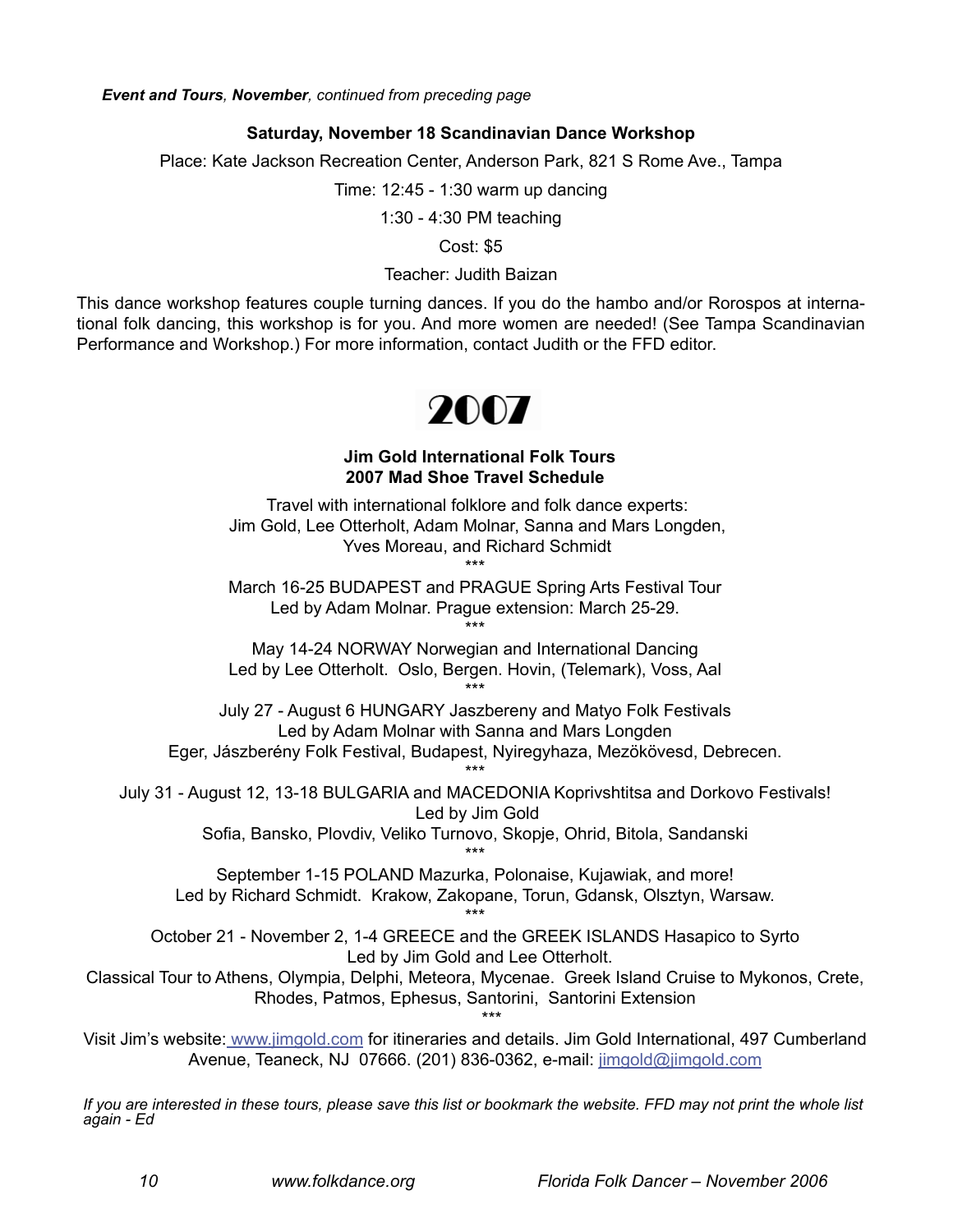





# FEBRUARY 16-19 CAMP CRYSTAL LAKE

INTRODUCING ARON SZEKELY HUNGARY

http://folkdance.org/ FOR DETAILS AND REGISTRATION:

CAMP 2007